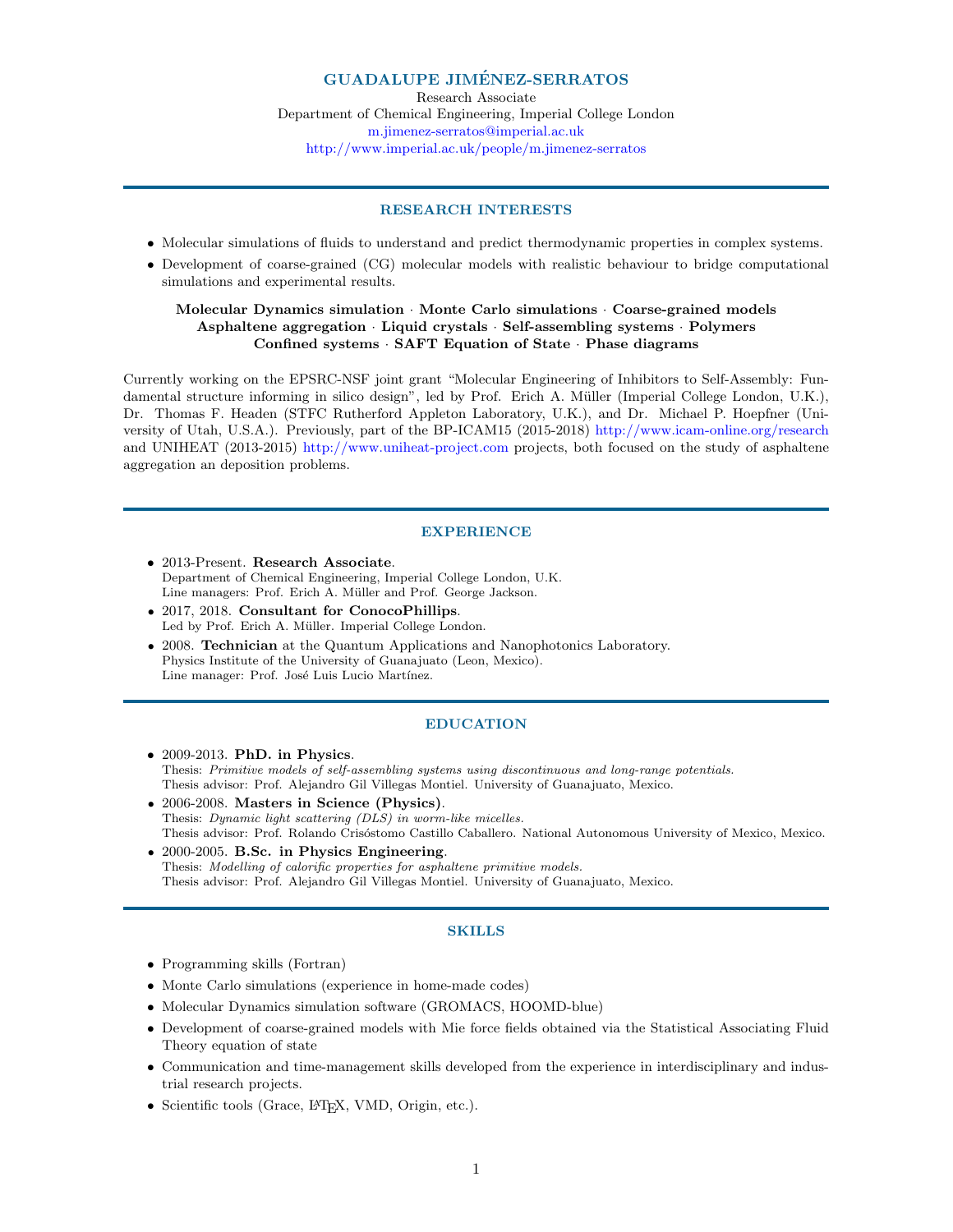#### TEACHING

- Support and training to PhD students of the MSE group (2013-present).
- Thermodynamics 1 (CE1-05) 2014-2015 and 2015-2016. Teaching Assistant. Imperial College London.

# AWARDS AND MEMBERSHIPS

- AIChE member, Postdoctoral researcher (2018).
- Member of the Mexican Soft Condensed Matter Network (2018).
- National Researchers System (SNI) Level 1 (Mexico 2015).
- Academic Trajectory Award, PhD in Physics, University of Guanajuato, Mexico (2013).
- PhD Laureate thesis award (Mexico 2013).
- BPhys Laureate thesis award (Mexico 2005).

### INTERNSHIPS

- Primitive models of self-assembling systems with discontinuous potentials. Under the "Beca Mixta CONACyT" program (scholarship) Advisor: Prof. Carlos Vega de las Heras. Department of Physical Chemistry, Universidad Complutense de Madrid. Madrid, Spain (Feb-Nov 2011).
- $Si(111)\sqrt{3} \times \sqrt{3}$  surface second-harmonic generation. Professional service Advisor: Prof. Bernardo Mendoza Santoyo. Center for Research in Optics. Leon, Mexico (Feb-Nov 2005).

### CONFERENCES AND SEMINARS

- 2018 AIChE Annual Meeting. Pittsburgh, USA  $(27<sup>th</sup> October-2<sup>nd</sup> November 2018)$ . Oral presentation.
- Frontiers of Molecular Engineering. Chicago, USA  $(26^{th}-30^{th})$  September 2018). Poster presentation.
- Thermodynamics 2017. Edinburgh, UK  $(5^{th} 8^{th})$  September 2017). Poster presentation
- Petrophase 2017. Le Havre, France  $(11^{th} 15^{th})$  June 2017). Poster presentation
- $14^{th}$  International Conference on Properties and Phase Equilibria for Product and Process **Design.** Porto, Portugal  $(22^{nd} - 26^{th}$  May 2016). Poster presentation.
- Petrophase 2016. Elsinore, Denmark  $(19^{th}$ -23<sup>rd</sup> June 2016). Poster presentation.
- Thermodynamics 2015. Copenhagen, Denmark  $(15^{th} 18^{th}$  September 2015).
- UNIHEAT Energy efficient heat exchange and catalysis Joint Workshop. Boreskov Institute of Catalysis. Novosibirsk, Russia (April 2015) · Imperial College London. London, UK (March 2015) · St. Petersburg, Russia (October, 2014) · Imperial College London. London, UK (March 2014). Oral presentations.
- $2^{nd}$  Meeting of the Mexican Soft Condensed Matter Network. Guanajuato, Mexico (January 2013). Oral presentation.
- UCM Spring Meetings. Madrid, Spain (April 2011). Oral presentation.
- XXXIX Winter Meeting on Statistical Physics. Taxco, Mexico (January 2010). Poster presentation.
- XXXVII Winter Meeting on Statistical Physics. Taxco, Mexico (January 2008). Poster presentation.